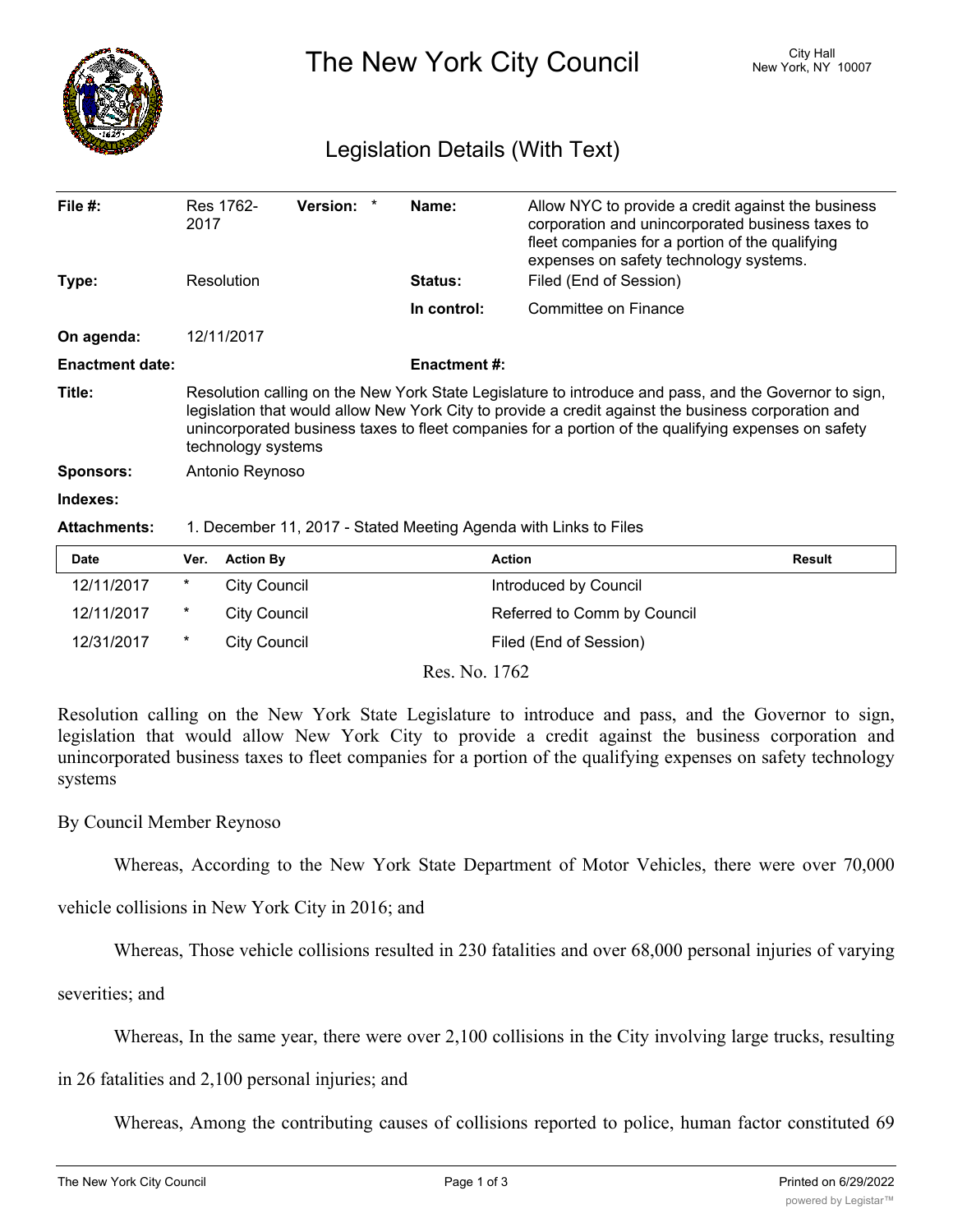percent of all vehicle collisions and 71 percent of large truck collisions in the City; and

Whereas, Examples of human factors include backing unsafely, eating or drinking, using headphones, passing too closely, texting, falling asleep, following too closely, fatigue, driver distraction, or alcohol and drug use; and

Whereas, In 2014, Mayor De Blasio implemented Vision Zero, a comprehensive action plan to improve road safety and end traffic fatalities and injuries in the City; and

Whereas, As part of Vision Zero, the City and some private fleet companies continue to provide safety trainings to their fleet operators; and

Whereas, Although these trainings have helped improve safe driving, there is a need for safety technology systems to aid vehicle operators and avoid collisions, especially those caused by human factors; and

Whereas, Safety technology systems include dashboard and backup cameras, electronic data recorders, collision avoidance systems, or a combination; and

Whereas, The cameras and recorders capture film of hard brake stops, swerves, collisions, and moving traffic violations; and

Whereas, Companies are able to review films and other recordings in order to curb and modify risky driving behaviors through trainings and other necessary intervention programs; and

Whereas, The collision avoidance systems use sensors to immediately alert vehicle operators of lane departures, speeding, and tailgating, as well as the presence of pedestrians, cyclists, and other vehicles in their way, to help avoid possible collision; and

Whereas, The National Highway Traffic Safety Administration studies show that 74 percent of all accidents include driver inattention in the last three seconds preceding the accident,

60 percent of road accident fatalities are due to unintentional lane departures, and 40 percent of rear end collision have no brake applications whatsoever; and

Whereas, In April 2017, the Taxi and Limousines Commission (TLC) completed its Vehicle Safety